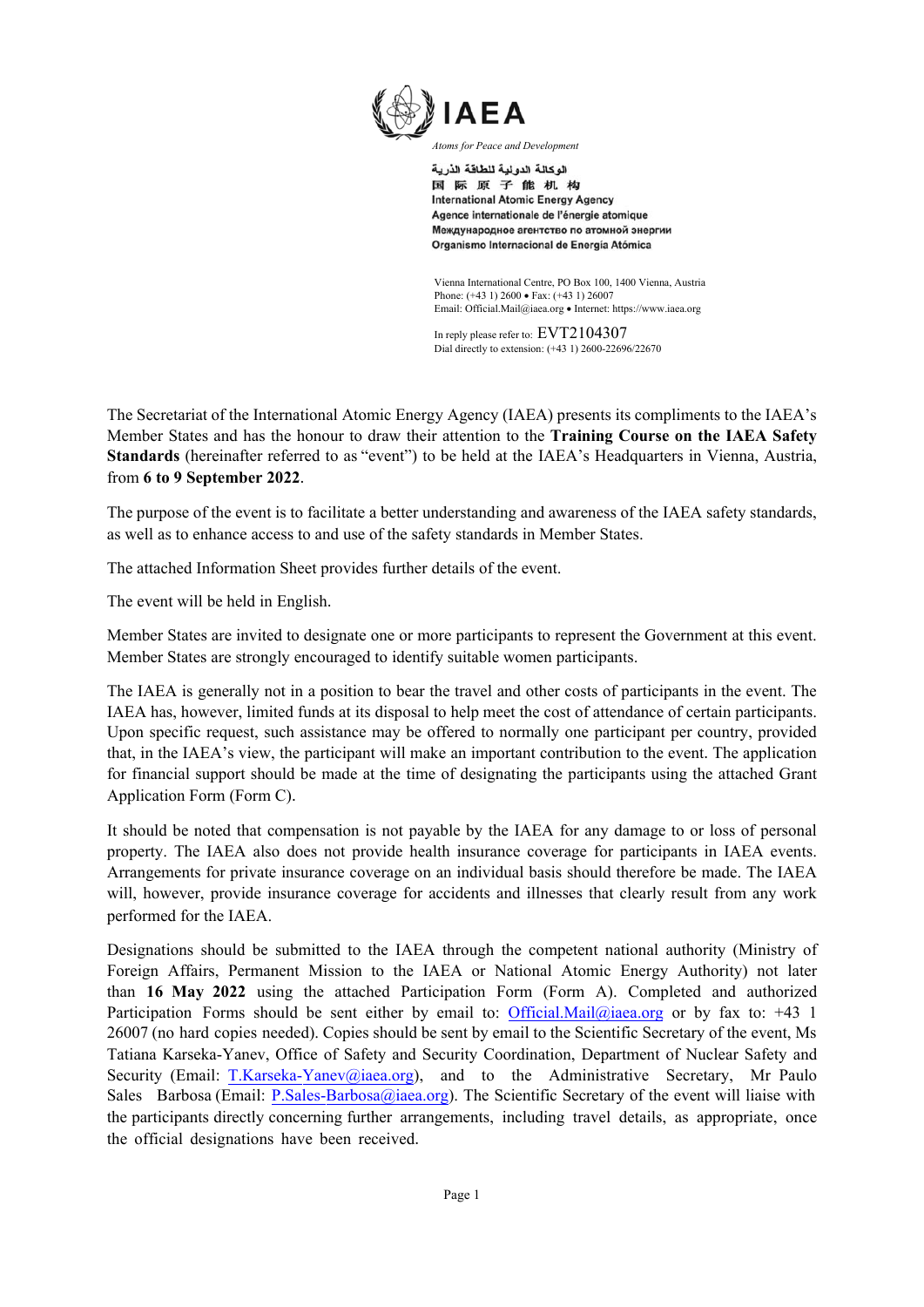Should Governments wish, in addition, to appoint one or more observers to assist and advise the designated participants, they are kindly requested to inform the IAEA of the names and contact details of any such observers by the above date. In accordance with the established rules, Governments are expected to bear the cost of attendance of any observers they may send to IAEA events. Compensation is not payable by the IAEA for any damage to or loss of observers' personal property or for illness, injury or death occurring while travelling to or in connection with their attendance at IAEA events.

The Secretariat of the International Atomic Energy Agency avails itself of this opportunity to renew to the IAEA's Member States the assurances of its highest consideration.



2022-03-18

Enclosures: Information Sheet Participation Form (Form A) Grant Application Form (Form C)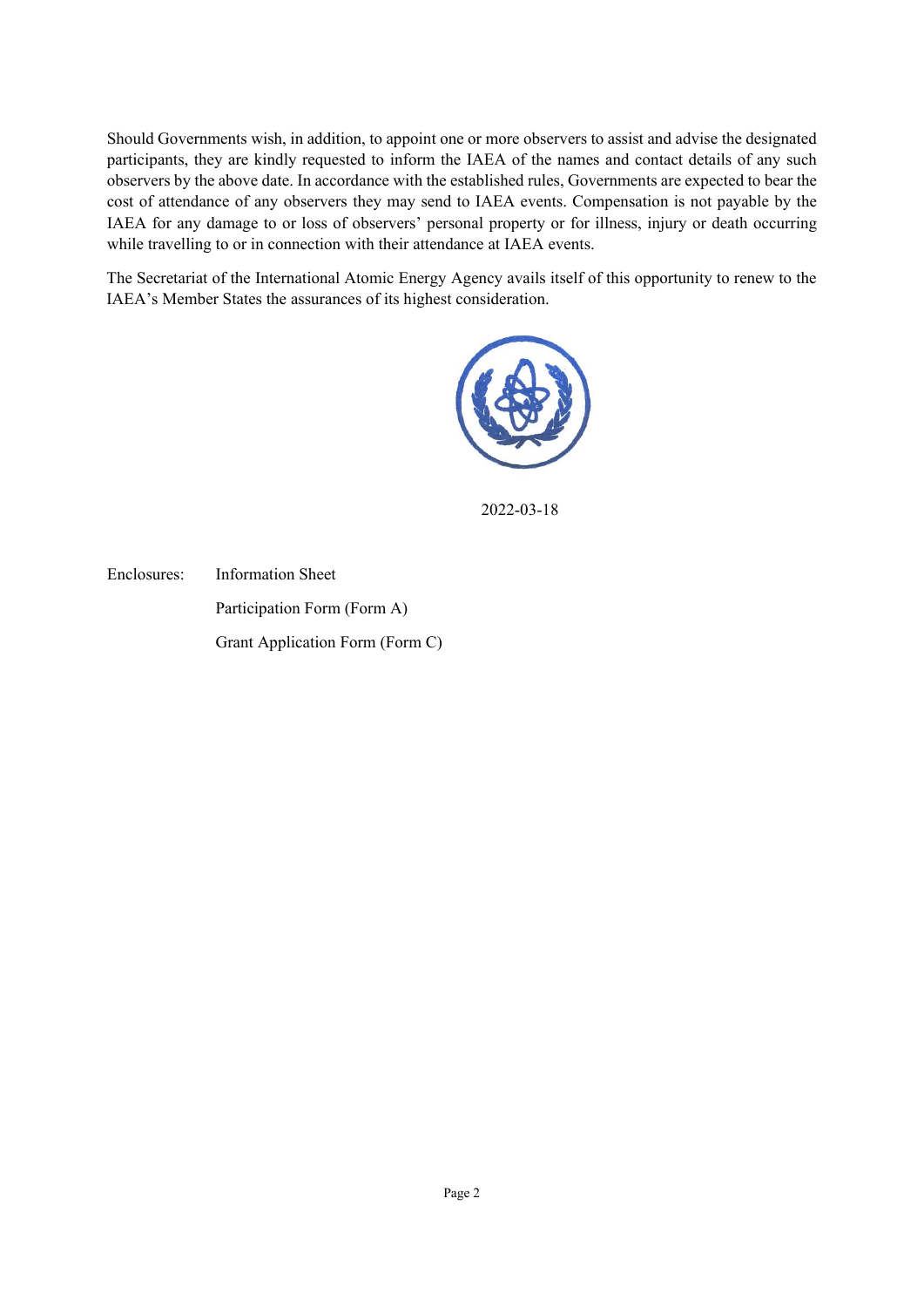

# **Training Course on the IAEA Safety Standards**

# **IAEA Headquarters, Vienna, Austria**

**6–9 September 2022**

**Ref. No.: EVT2104307** 

# **Information Sheet**

# **Introduction**

Radiation and radioactive sources have many beneficial applications, ranging from power generation to uses in medicine, industry and agriculture. These uses require regulation to ensure prevention of potential radiation risks to workers, patients, the public and the environment.

One of the statutory mandates of the IAEA is to "establish or adopt, … standards of safety for protection of health and minimization of danger to life and property…, and to provide for the application of these standards to its own operations as well as to the operations making use of materials, services, equipment, facilities, and information made available by the Agency…", as well as "to foster the exchange and training of scientists and experts in the peaceful uses of atomic energy".

The IAEA safety standards reflect an international consensus on what constitutes a high level of safety for protecting people and the environment from harmful effects of ionizing radiation. The safety standards cover all nuclear and radiation applications utilized for peaceful purposes. They have a long history and established structure and there is a comprehensive process for their development and revision. Regulating safety is a national responsibility, and many States have decided to adopt the IAEA safety standards for use in their national regulations. For parties to the various international safety conventions, the IAEA safety standards also provide a consistent, reliable means of ensuring the effective fulfilment of national obligations under the conventions.

The IAEA safety standards are applied by regulatory bodies and operating organizations around the world to enhance the safety of nuclear installations, and of nuclear and radiation applications in medicine, industry, agriculture and research. Currently a substantial number of Member States with a long history of applying nuclear and radiation technologies are experiencing generational change in their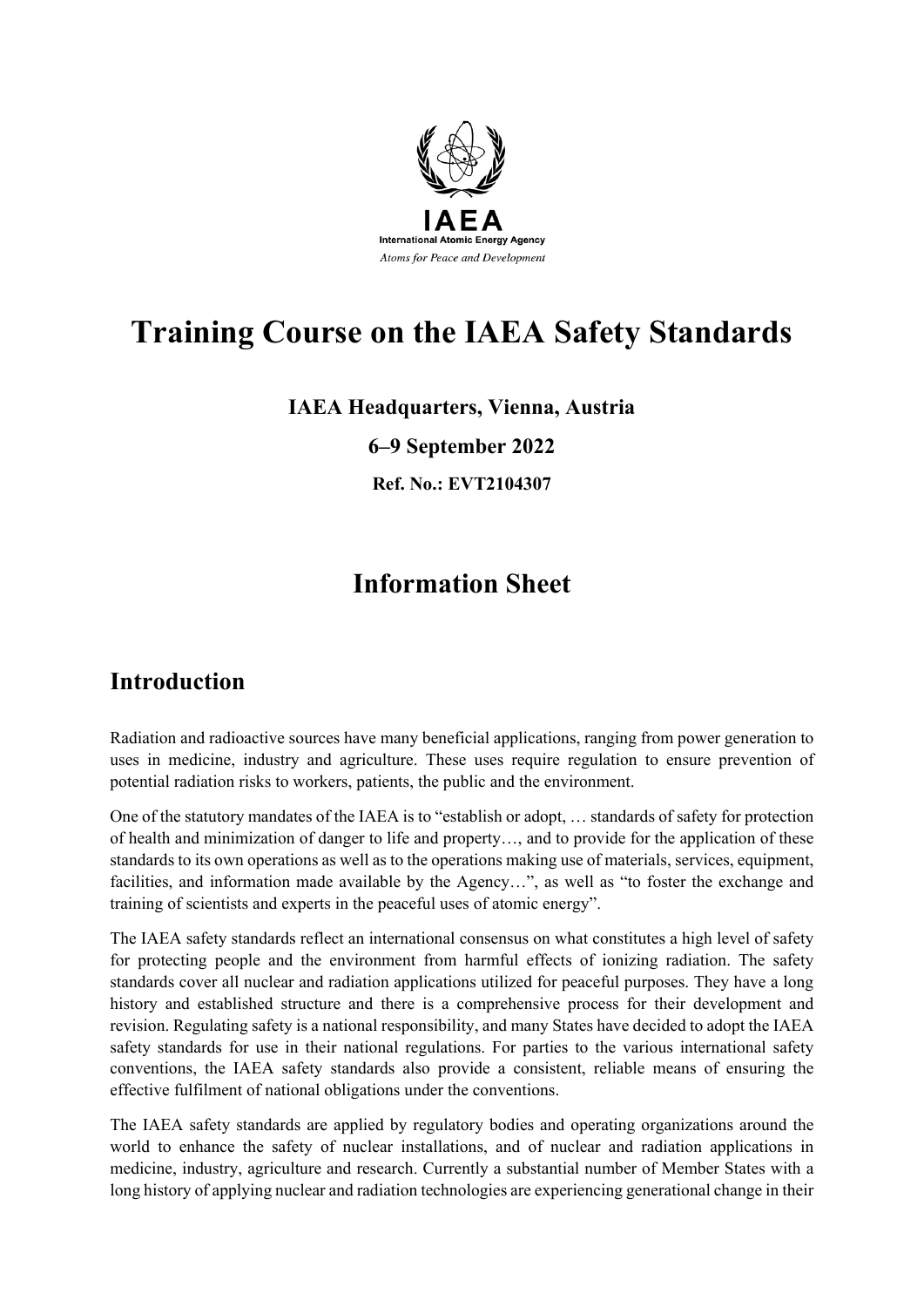workforce. At the same time, several Member States are currently establishing or enhancing their national nuclear and radiation safety infrastructure. It needs to be ensured that the historical knowledge of how, why and on which principles the IAEA safety standards are developed and applied in Member States, is effectively transferred to the next generation of employees in organizations involved in use and regulation of nuclear and radiation applications. This will facilitate robust national nuclear and radiation safety infrastructures.

# **Objectives**

The purpose of the training course is to facilitate better understanding and awareness of the IAEA safety standards in IAEA Member States, as well as to enhance the ability of participants to easily access and apply the IAEA safety standards.

The training course provides comprehensive information on the role, history, structure, philosophy and principles of the IAEA safety standards. It provides the overview of the scope covered by the IAEA safety standards and shows how IAEA safety standards should be interpreted for better application at the national level. The training course provides participants with knowledge of how to navigate and find relevant requirements and recommendations on the topics of interests using the IAEA Nuclear Safety and Security Online User Interface (NSS-OUI). The training course also familiarizes participants with how the safety of facilities and activities is reviewed against the IAEA safety standards in IAEA peer reviews and advisory services. This will allow participants to more effectively develop, review, and adopt or otherwise apply the IAEA safety standards, both through IAEA mechanisms and in their national regulatory systems.

# **Target Audience**

The target audience is professionals (both young professionals and middle and senior managers) working in regulatory bodies, technical support organizations, operating organizations and other organizations and who are involved in the drafting and review of IAEA safety standards or in the application of IAEA safety standards in their national regulatory systems or in day-to-day operation. It is also aimed at professionals in Member States involved in IAEA peer reviews and advisory services or in national review missions.

# **Working Language(s)**

The working language of the event is English.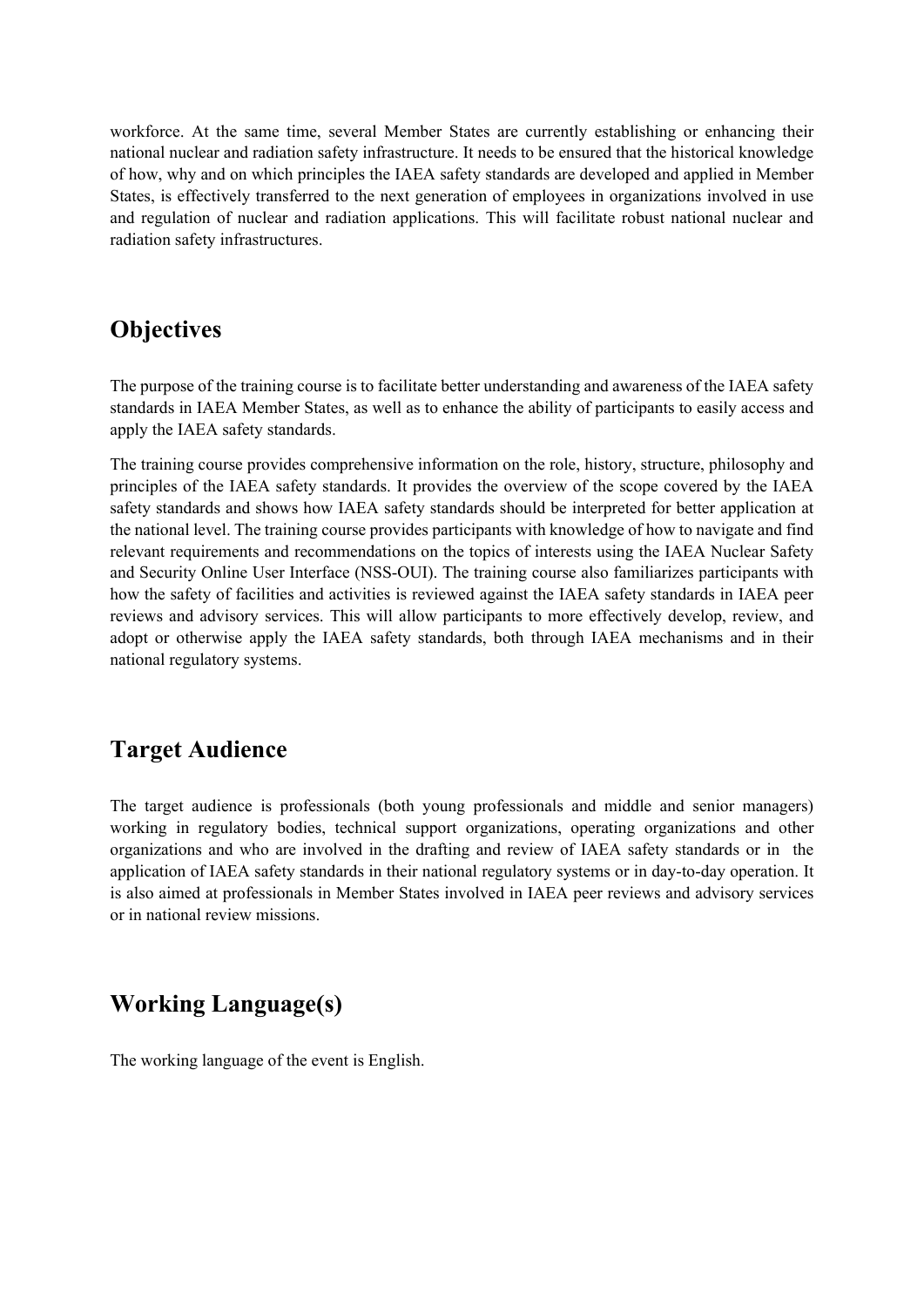# **Structure and Learning Outcomes**

At the end of the training course, participants should:

- Know the role, history and status of the IAEA safety standards;
- Understand the structure of the IAEA Safety Standards Series and the areas of application for general and specific safety requirements and guides, as well as recommendations and guidance relevant to particular risks and/or facilities and activities;
- Have a clear understanding of terminology used in the IAEA safety standards and be aware of potential differences with the terminology and statement formats used in their national regulatory frameworks;
- Understand the process for developing and revising IAEA safety standards, including mechanisms for Member States involvement;
- Have an overview of the IAEA overarching requirements and corresponding guidance in relation to specific types of facilities and activities covered by the IAEA safety standards;
- Be able to navigate the IAEA safety standards and find the requirements and guidance relevant to a particular facility or activity;
- Be able to find additional technical documents, Safety Reports and other publications relevant to a specific safety area or topic;
- Be familiar with IAEA safety standards translated into and available in other languages;
- Be aware of other standards and regulations relevant for a particular area (e.g. national and regional regulations, guidelines from other international organizations).

Teaching methods:

- Lectures (primarily from the IAEA staff, enhanced by specific presentations from experienced national regulatory representatives, e.g. members of the Commission on Safety Standards or Review Committees);
- Practical group and individual exercises;
- Final examination of the learning progress.

# **Participation and Registration**

All persons wishing to participate in the event have to be designated by an IAEA Member State or should be members of organizations that have been invited to attend.

In order to be designated by an IAEA Member State, participants are requested to send the **Participation Form (Form A)** to their competent national authority (e.g. Ministry of Foreign Affairs, Permanent Mission to the IAEA or National Atomic Energy Authority) for onward transmission to the IAEA by **16 May 2022**. Participants who are members of an organization invited to attend are requested to send the Participation Form (Form A) through their organization to the IAEA by above deadline.

Selected participants will be informed in due course on the procedures to be followed with regard to administrative and technical matters.

Participants are hereby informed that the personal data they submit will be processed in line with the [Agency's Personal Data and Privacy Policy](https://www.iaea.org/about/privacy-policy#:%7E:text=The%20IAEA%20is%20committed%20to,accountable%20and%20non%2Ddiscriminatory%20manner.&text=The%20Privacy%20Policy%20provides%20the,carrying%20out%20its%20mandated%20activities.) and is collected solely for the purpose(s) of reviewing and assessing the application and to complete logistical arrangements where required. Further information can be found in the [Data Processing Notice](https://nucleus.iaea.org/sites/intouchplushelp/Documents/itp_dpn.pdf) concerning IAEA InTouch+ platform.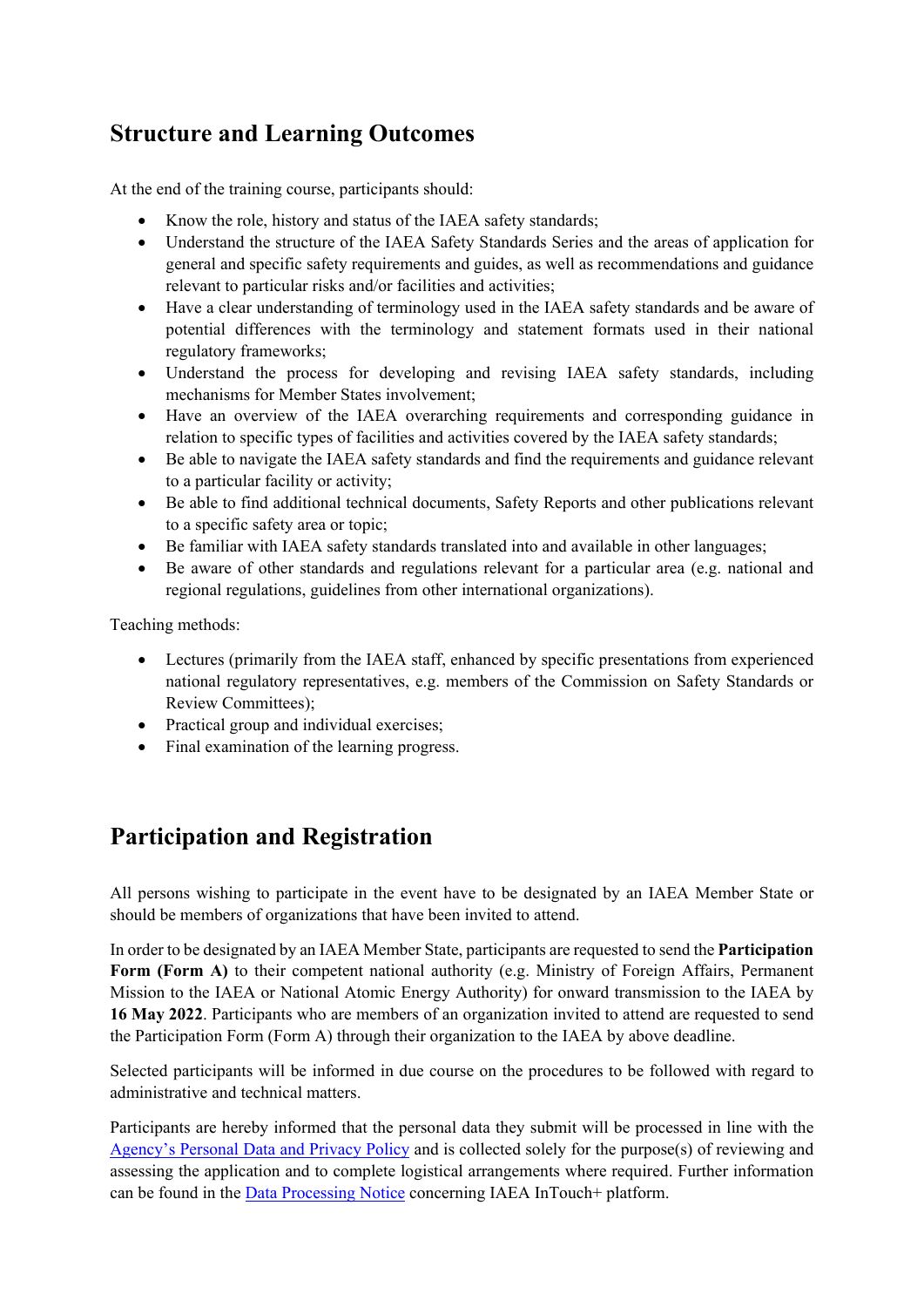# **IAEA Contacts**

### **Scientific Secretaries:**

### **Mr Dominique Delattre**

Head of the Safety Standards and Security Guidance Development Section Office of Safety and Security Coordination Department of Nuclear Safety and Security International Atomic Energy Agency Vienna International Centre PO Box 100 1400 VIENNA AUSTRIA

Tel.: +43 1 2600 22696 Fax: +43 1 26007 Email: [D.Delattre@iaea.org](mailto:D.Delattre@iaea.org)

#### **Ms Katherine Asfaw**

Office of Safety and Security Coordination Department of Nuclear Safety and Security International Atomic Energy Agency Vienna International Centre PO Box 100 1400 VIENNA AUSTRIA

Tel.: +43 1 2600 26031 Fax: +43 1 26007 Email: [K.E.Asfaw@iaea.org](mailto:K.E.Asfaw@iaea.org)

### **Ms Tatiana Karseka-Yanev**

Office of Safety and Security Coordination Department of Nuclear Safety and Security International Atomic Energy Agency Vienna International Centre PO Box 100 1400 VIENNA AUSTRIA

Tel.: +43 1 2600 26669 Fax: +43 1 26007 Email: [T.Karseka-Yanev@iaea.org](mailto:T.Karseka-Yanev@iaea.org)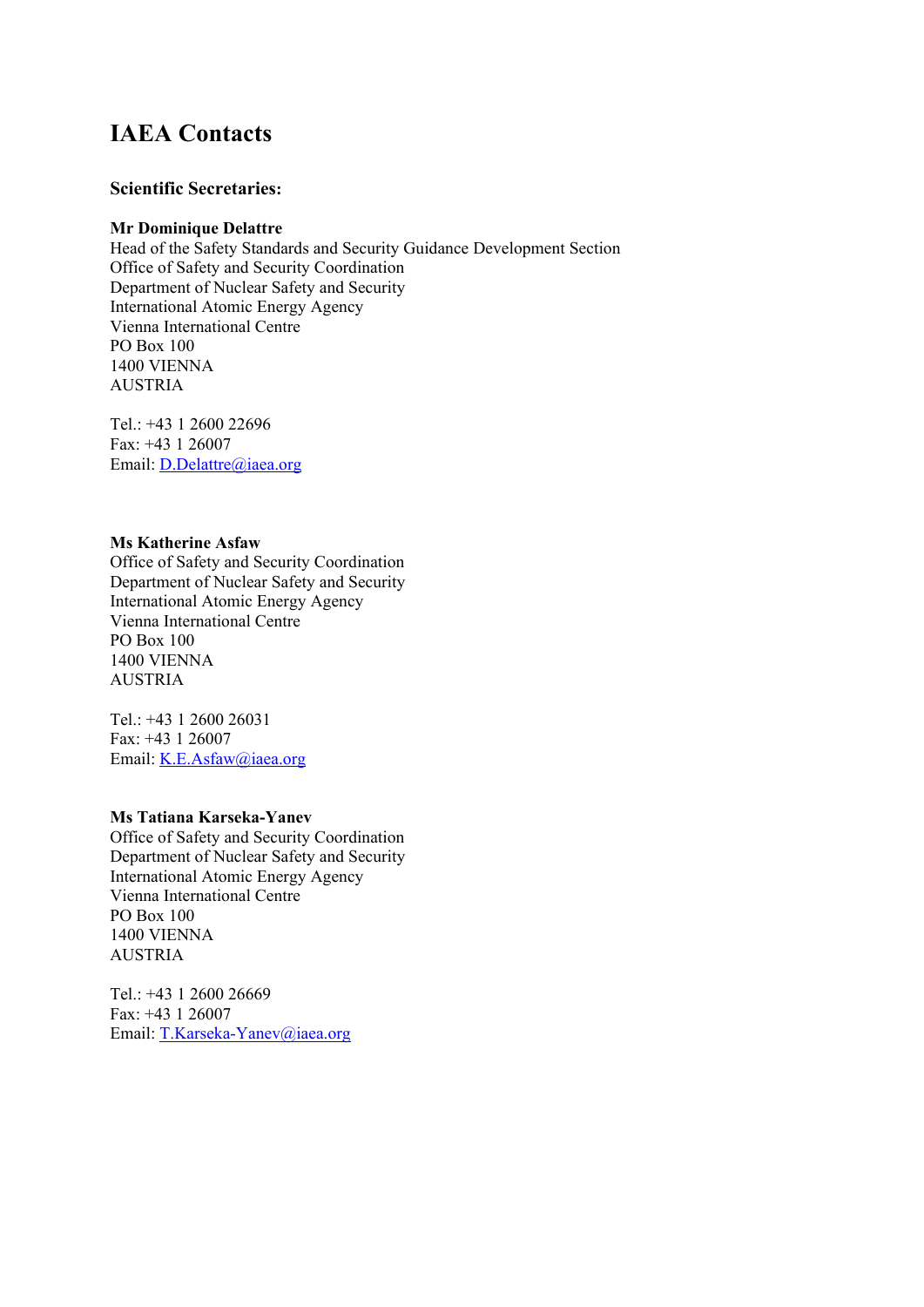### **Administrative Secretary:**

### **Mr Paulo Sales Barbosa**

Office of Safety and Security Coordination Department of Nuclear Safety and Security International Atomic Energy Agency Vienna International Centre PO Box 100 1400 VIENNA AUSTRIA

Tel.: +43 1 2600 23304 Fax: +43 1 26007 Email: [P.Sales-Barbosa@iaea.org](mailto:P.Sales-Barbosa@iaea.org)

Subsequent correspondence on scientific matters should be sent to the Scientific Secretaries and correspondence on other matters related to the event to the Administrative Secretary.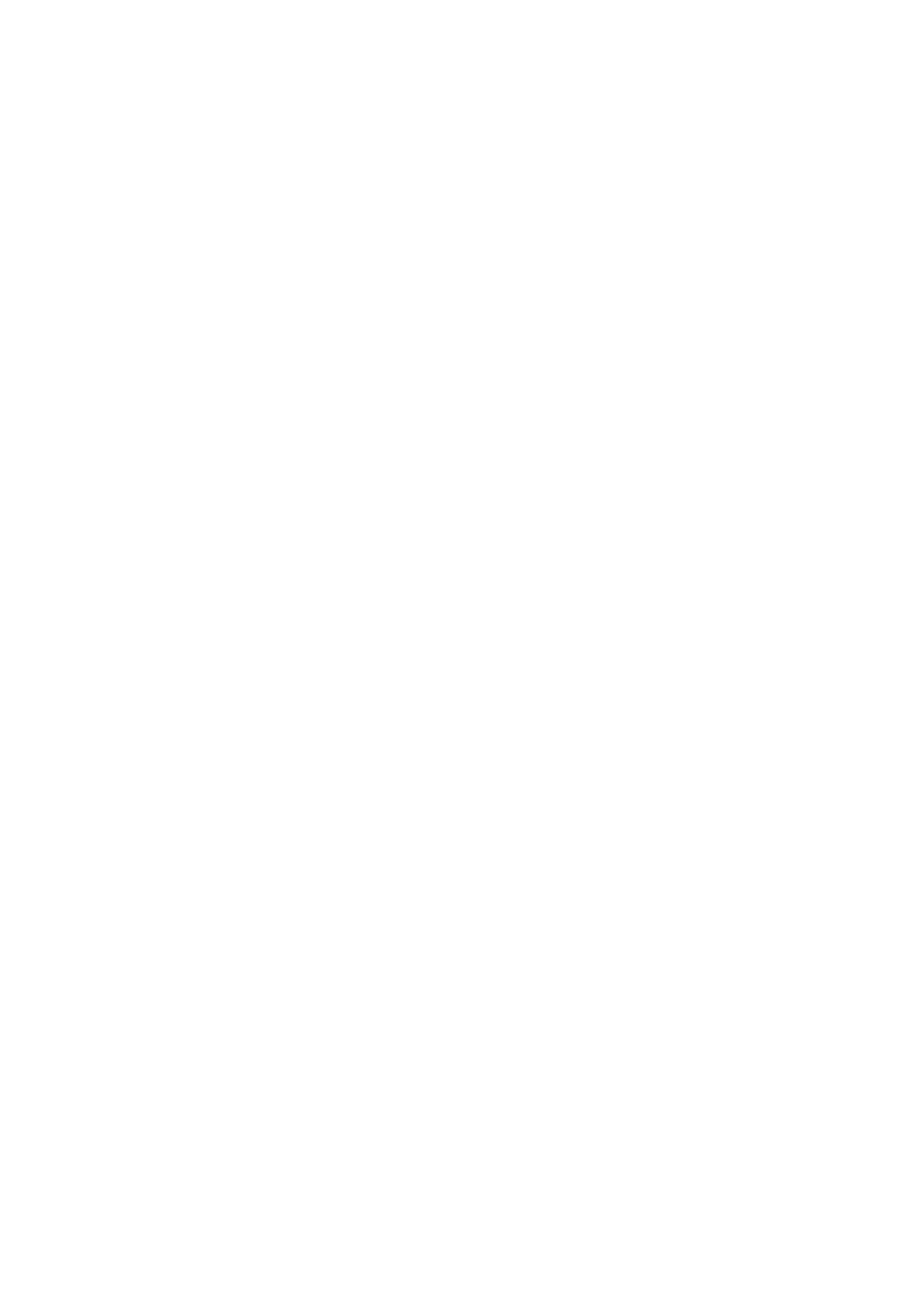

# **Participation Form**

## **Training Course on the IAEA Safety Standards**

## **IAEA Headquarters Vienna, Austria**

## **6–9 September 2022**

To be completed by the participant and sent to the competent national authority (e.g. Ministry of Foreign Affairs, Permanent Mission to the IAEA, or National Atomic Energy Authority) of his/her country for subsequent transmission to the International Atomic Energy Agency (IAEA) either by email to[: Official.Mail@iaea.org](mailto:official.mail@iaea.org) or by fax to: +43 1 26007 (no hard copies needed). Please also send a copy by email to the Scientific Secretary [T.Karseka-Yanev@iaea.org](mailto:T.Karseka-Yanev@iaea.org) and to the Administrative Secretary [P.Sales-Barbosa@iaea.org.](mailto:P.Sales-Barbosa@iaea.org)

Participants who are members of an invited organization can submit this form to their organization for subsequent transmission to the IAEA.

## **Deadline for receipt by IAEA through official channels: 16 May 2022**

| Family name(s): (same as in passport)                                                                                                                                  |                                                                                         | First name(s): (same as in passport) |  | Mr/Ms |
|------------------------------------------------------------------------------------------------------------------------------------------------------------------------|-----------------------------------------------------------------------------------------|--------------------------------------|--|-------|
| Institution:                                                                                                                                                           |                                                                                         |                                      |  |       |
| Full address:                                                                                                                                                          |                                                                                         |                                      |  |       |
| Tel. (Fax):                                                                                                                                                            |                                                                                         |                                      |  |       |
| Email:                                                                                                                                                                 |                                                                                         |                                      |  |       |
| Nationality:                                                                                                                                                           | Representing following Member State/non-Member State/entity or<br>invited organization: |                                      |  |       |
| If/as applicable:<br>Do you intend to submit a paper?<br>$Yes$    <br>No<br>Would you prefer to present your paper as a poster?<br>Yes<br>No<br>$\mathbf{I}$<br>Title: |                                                                                         |                                      |  |       |

Participants are hereby informed that the personal data they submit will be processed in line with the [Agency's Personal Data and Privacy Policy](https://www.iaea.org/about/privacy-policy#:%7E:text=The%20IAEA%20is%20committed%20to,accountable%20and%20non%2Ddiscriminatory%20manner.&text=The%20Privacy%20Policy%20provides%20the,carrying%20out%20its%20mandated%20activities.) and is collected solely for the purpose(s) of reviewing and assessing the application and to complete logistical arrangements where required.